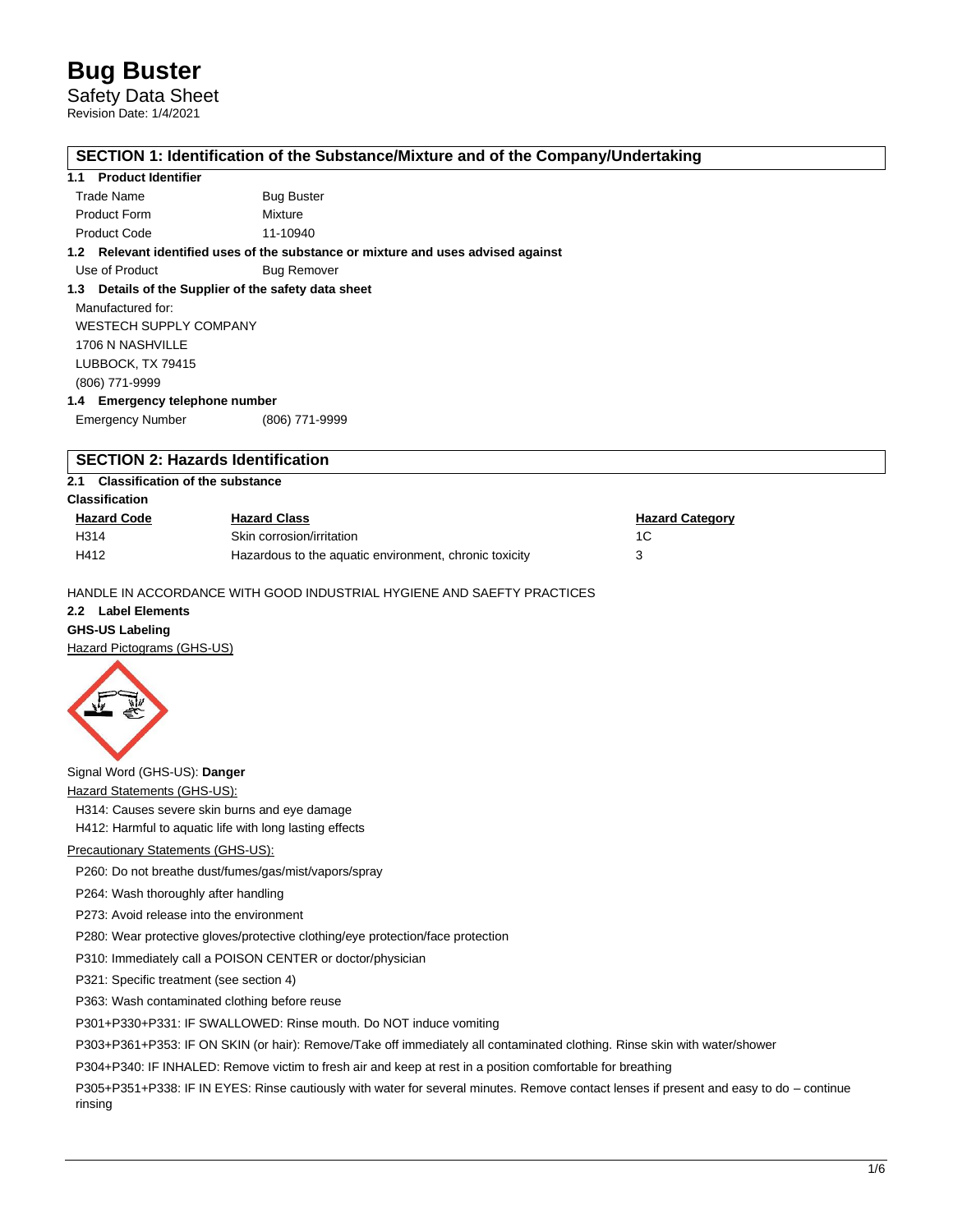# Safety Data Sheet

### P405: Store locked up

P501: Dispose of contents/container in accordance with local, state and federal authorities.

#### **2.3 Other Hazards**

No additional information available

#### **2.4 Unknown acute toxicity (GHS-US)**

**SECTION 4: First Aid Measures**

No Data Available

## **SECTION 3: Composition/Information on Ingredients**

#### **3.1 Substance**

Not applicable

#### **3.2 Mixture**

| <b>Ingredient Name</b>                          | CAS#       | <b>Composition</b> |
|-------------------------------------------------|------------|--------------------|
| Water                                           | 7732-18-5  | >75%               |
| Monoethanolamine                                | 141-43-5   | 10-20%             |
| Poly(oxy-1,2-ethanediyl), a-uncelcyl-w-hydroxy- | 34398-01-1 | 5-10%              |
| Quaternary ammonium compounds, coco             | 61791-10-4 | 1-5%               |

# **4.1 Description of first aid measures** First-Aid measures general Never give anything by mouth to an unconscious person. If you feel unwell, seek medical advice (show the label where possible). First-Aid after inhalation IF INHALED. Remove victim to fresh air and keep at rest in a position comfortable for breathing. Use artificial respiration and oxygen if needed. If irritation persists, seek medical attention. First-Aid after skin contact IF ON SKIN. IF ON SKIN (or hair). Remove/Take off immediately all contaminated clothing. Rinse skin with water/shower. Immediately call a POISON CENTER or doctor/physician. Immediately rinse with plenty of water (for at least 15 minutes). First-Aid after eye contact IF IN EYES. Rinse cautiously with water for several minutes. Remove contact lenses if present and easy to do – continue rinsing. Rinse immediately and thoroughly, pulling the eyelids well away from the eye (15 minutes minimum). If irritation persists, seek medical attention. First-Aid after ingestion IF SWALLOWED. Rinse mouth. Do NOT induce vomiting. Dilute stomach contents by drinking water. If vomiting occurs spontaneously, keep head below hips to prevent breathing vomit into lungs. Call physician immediately.

#### **4.2 Most important symptoms and effects, both acute and delayed**

| Symptoms/injuries                    | Causes severe skin burns and eye damage.                                            |
|--------------------------------------|-------------------------------------------------------------------------------------|
| Symptoms/injuries after inhalation   | May cause headache, nausea and irritation of respiratory tract.                     |
| Symptoms/injuries after skin contact | Causes severe skin burns and eye damage.                                            |
| Symptoms/injuries after eye contact  | Causes severe skin burns and eye damage.                                            |
| Symptoms/injuries after ingestion    | May cause gastrointestinal irritation, nausea, vomiting, and diarrhea if swallowed. |
| Chronic symptoms                     | No data available.                                                                  |

### **4.3 Indication of immediate medical attention and special treatment needed**

No additional information available

|     | <b>SECTION 5: Firefighting Measures</b>                   |                                                                                           |  |
|-----|-----------------------------------------------------------|-------------------------------------------------------------------------------------------|--|
| 5.1 | <b>Extinguishing media</b>                                |                                                                                           |  |
|     | Suitable Extinguishing Media                              | Alcohol resistant foam. Carbon dioxide. Dry powder. Water spray.                          |  |
|     | 5.2 Special hazards arising from the substance or mixture |                                                                                           |  |
|     | Fire Hazard                                               | The product is not flammable.                                                             |  |
|     | <b>Explosion Hazard</b>                                   | The product is not explosive.                                                             |  |
|     | Reactivity                                                | Concentrated solution contact with soft metals (e.g. aluminum) will produce hydrogen gas. |  |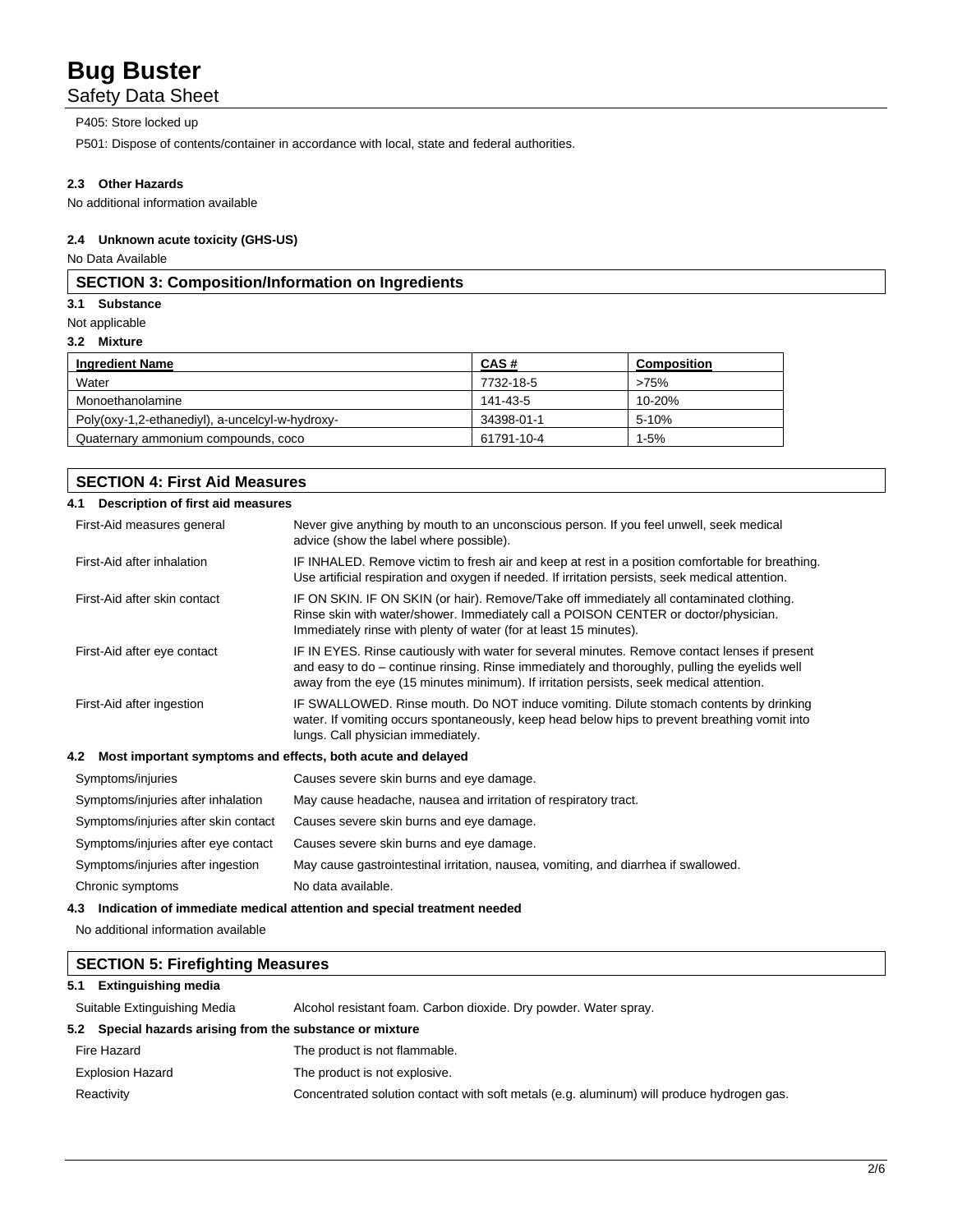Safety Data Sheet

| Special hazards arising from the substance or mixture<br>5.3 |                                                                                                                                                                                                    |
|--------------------------------------------------------------|----------------------------------------------------------------------------------------------------------------------------------------------------------------------------------------------------|
| Firefighting instructions                                    | Do not dispose of fire-fighting water in the environment. Exercise caution when fighting any<br>chemical fire. Use water spray or fog for cooling exposed containers.                              |
| Protection during firefighting                               | Do not enter fire area without proper protective equipment, including respiratory protection.                                                                                                      |
| <b>SECTION 6: Accidental Release Measures</b>                |                                                                                                                                                                                                    |
|                                                              | 6.1 Personal precautions, protective equipment and emergency procedures                                                                                                                            |
| General measures                                             | Ventilate area. Avoid breathing vapors, mist or gas. Spill should be handled by trained clean-up<br>crews. For personal protection see Section 8.                                                  |
| 6.1.1 For non-emergency personnel                            |                                                                                                                                                                                                    |
| Protective equipment                                         | Wear Protective equipment as described in Section 8.                                                                                                                                               |
| Emergency procedures                                         | Contain the spill. Do not let product enter drains. Remove unnecessary personnel.                                                                                                                  |
| 6.1.2 For emergency responders                               |                                                                                                                                                                                                    |
| Protective equipment                                         | Wear Protective equipment as described in Section 8.                                                                                                                                               |
| <b>Environmental precautions</b><br>6.2                      |                                                                                                                                                                                                    |
|                                                              | Prevent entry to sewers and public waters. Notify authorities if liquid enters sewers or publics waters.                                                                                           |
| 6.3                                                          | Methods and material for containment and cleaning up                                                                                                                                               |
| For containment                                              | Prevent entry to sewers and public waters. Contain any spills with dikes or absorbents to<br>prevent migration and entry into sewers or streams.                                                   |
| Methods for cleaning up                                      | Soak up spills with inert solids, such as clay or diatomaceous earth as soon as possible. Place<br>in a suitable container for disposal in accordance with the waste regulations (see Section 13). |
| reference to other sections<br>6.4                           |                                                                                                                                                                                                    |
| No additional information available.                         |                                                                                                                                                                                                    |
|                                                              |                                                                                                                                                                                                    |
| <b>SECTION 7: Handling and Storage</b>                       |                                                                                                                                                                                                    |

#### **7.1 Precautions for safe handling**

| Precautions for safe handling                                       | Do not handle until all safety precautions have been read and understood. Wear proper safety<br>equipment including chemically resistant gloves and safety glasses or goggles. Use with<br>adequate ventilation. Wash thoroughly after handling. Do not get in eyes or on skin. Do not<br>breathe mist or vapor. Do not swallow. Store between 50 F & 100 F. Keep separate from<br>incompatible materials. |  |
|---------------------------------------------------------------------|------------------------------------------------------------------------------------------------------------------------------------------------------------------------------------------------------------------------------------------------------------------------------------------------------------------------------------------------------------------------------------------------------------|--|
| Conditions for safe storage, including and incompatibilities<br>7.2 |                                                                                                                                                                                                                                                                                                                                                                                                            |  |
| Storage conditions                                                  | Store locked up. Store in approved containers only. Keep container in a cool, well ventilated<br>place away from heat sources and incompatible materials (See Section 10.5). Keep container<br>tightly closed.                                                                                                                                                                                             |  |

# **7.3 Specific end uses**

No additional information

# **SECTION 8: Exposure Controls/Personal Protection**

# **8.1 control parameters**

No OSHA and ACGIH PEL's or TLV's for the listed ingredients of this product unless listed stated below:

# Ethanolamine, CAS # 141-43-5

| OSHA PEL (TWA) | OSHA PEL (STEL) | OSHA PEL (Ceiling) | ACGIH-TLV                 |
|----------------|-----------------|--------------------|---------------------------|
| 3 ppm          | Not Established | Not Established    | 3 ppm (TWA), 6 ppm (STEL) |

#### **8.2 Exposure Controls**

| Personal protective equipment | Protective safety glasses or goggles. Chemically resistant gloves. Protective clothing. Possibly<br>a face shield and or respiratory protection of the dependent type.              |
|-------------------------------|-------------------------------------------------------------------------------------------------------------------------------------------------------------------------------------|
| Hand protection               | Chemical resistant gloves.                                                                                                                                                          |
| Eye protection                | Use chemical resistant safety glasses or goggles. A face shield should be worn when the<br>possibility exists for eye or face contact due to spraying liquid or airborne particles. |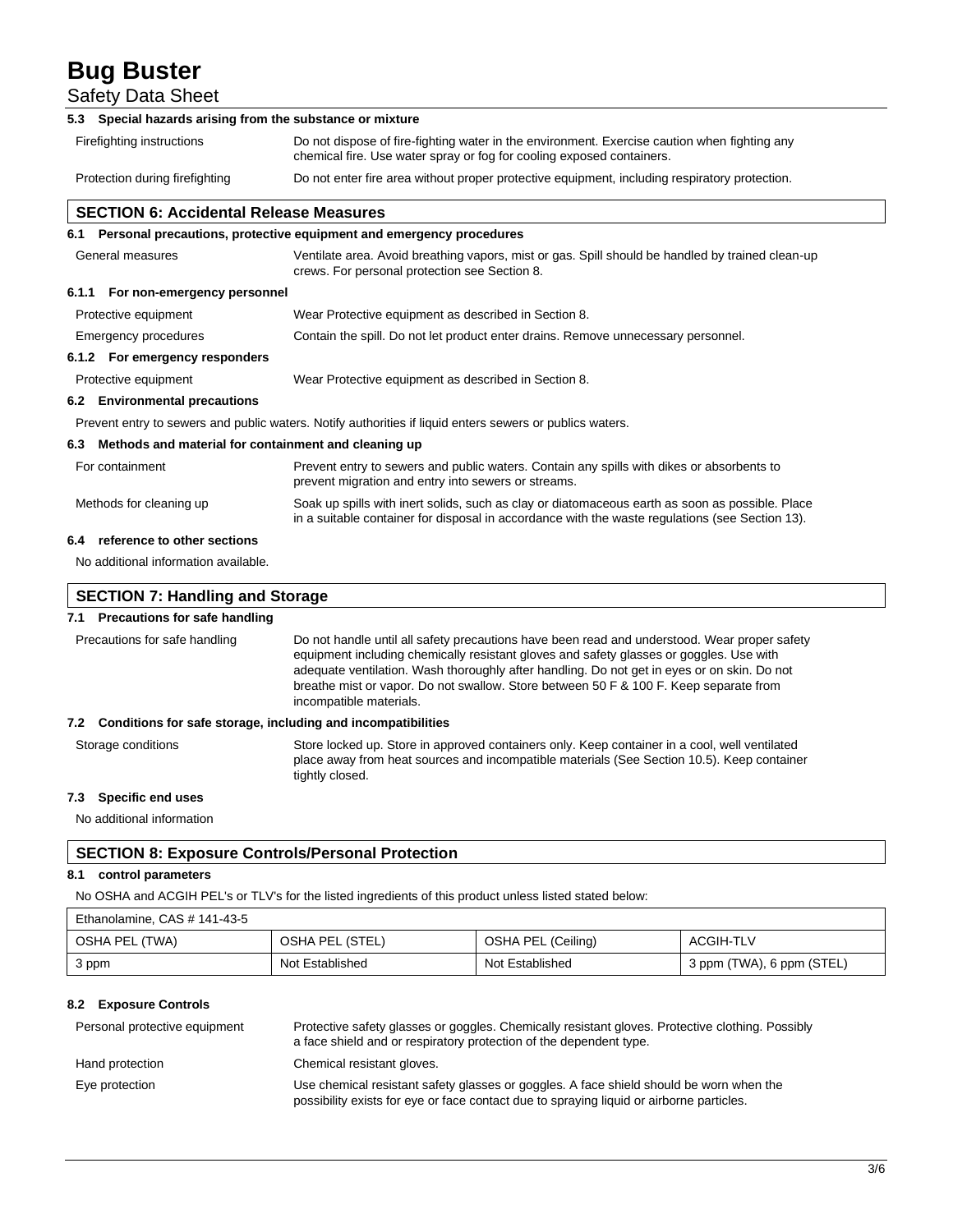# Safety Data Sheet

| Skin and body protection |
|--------------------------|
| Respiratory protection   |

Wear long sleeves. Wear suitable protective clothing. Possibly a face shield. Where excessive vapor, mist, or dust may result, use approved respiratory protection equipment.

# **SECTION 9: Physical and Chemical Properties**

# **9.1 Information on basic physical and chemical properties**

| Appearance                       | Dyed Liquid       |
|----------------------------------|-------------------|
| Color                            | Green             |
| Odor                             | I emon            |
| Odor threshold                   | No data available |
| рH                               | 11.5              |
| Relative Evaporation rate (butyl | No data Available |
| Melting point                    | No data Available |
| Freezing point                   | No data Available |
| Boiling point                    | No data Available |
| Flash point                      | No Data Available |
| Self ignition point              | No data Available |
| Decomposition temperature        | No data Available |
| Flammability (solid, gas)        | No data Available |
| Vapor pressure                   | No data Available |
| Relative vapor density at 20° C  | No data Available |
| <b>Relative Density</b>          | 1.012 $g/ml$      |
| Solubility                       | Water soluble     |
| Log Pow                          | No data Available |
| Log Kow                          | No data Available |
| Viscosity: Kinematic             | No data Available |
| Viscosity: dynamic               | No data Available |
| <b>Explosive properties</b>      | No data Available |
| Oxidizing properties             | No data Available |
| <b>Explosive Limits</b>          | No data Available |
|                                  |                   |

#### **9.2 Exposure Controls**

No additional information available

# **SECTION 10: Stability and reactivity**

#### **10.1 Reactivity**

Contact with reactive metals (e.g. aluminum) may result in the generation of hydrogen gas.

#### **10.2 Chemical Stability**

Stable under recommended handling and storage conditions (see section 7).

#### **10.3 Possibility of hazardous reactions**

Corrosive in contact with metals. Contact with metallic substances may release flammable hydrogen gas. Contact with strong acids can create excess heat and cause spattering.

#### **10.4 Conditions to avoid**

None known

#### **10.5 Incompatible Materials**

Avoid contact with: metals, halogens, reducers, oxidizers, strong acids, copper alloys, organic acids, mineral acids, hypochlorites, strong oxidizers, alkali earth metals, halogenated materials, and prolonged contact with alkali sensitive metals or alloys

#### **10.6 Hazardous decomposition products**

Thermal decomposition can result in: ammonia, phosphines, nitric acid, toxic fumes, sodium oxides, carbon oxides, sulfur oxides, nitrogen oxides, and oxides of phosphorus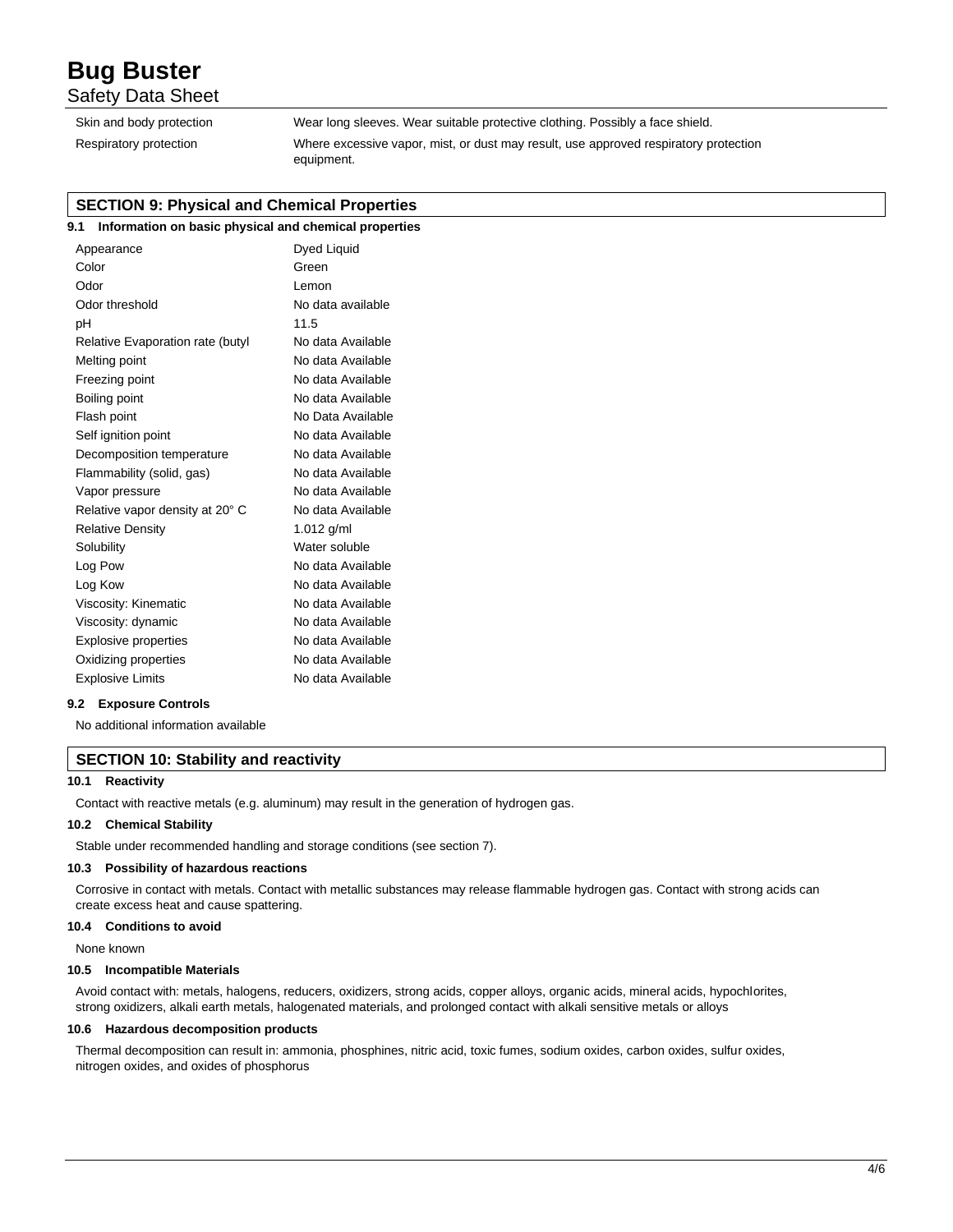Safety Data Sheet

# **SECTION 11: Toxicological information**

| 11.1<br>Information on toxicological effects           |                                                                                         |  |
|--------------------------------------------------------|-----------------------------------------------------------------------------------------|--|
| Oral LD50: > 2000 mg/kg (rat) Calculated               |                                                                                         |  |
| Dermal LD50: > 2000 mg/kg (rabbit) Calculated          |                                                                                         |  |
| Inhalation LD50: > 5 mg/l (Dust/mist (Rat)) Calculated |                                                                                         |  |
| Skin Corrosion/irritation                              | Causes severe skin burns and eye damage                                                 |  |
| Serious eye damage/irritation                          | Causes severe skin burns and eye damage                                                 |  |
| Respiratory or skin sensitization                      | Not Classified                                                                          |  |
| Germ cell mutagenicity                                 | Not Classified                                                                          |  |
| Carcinogenicity                                        | Not Classified                                                                          |  |
| Reproductive toxicity                                  | Not Classified                                                                          |  |
| Specific organ toxicity single exposure                | Single exposure can result in damage to: respiratory system, eyes, and mucous membranes |  |
| Specific organ toxicity repeated exposure              | Not Classified                                                                          |  |
| Aspiration hazard                                      | Not Classified                                                                          |  |
| Symptoms/injuries after inhalation                     | See Section 4                                                                           |  |
| Symptoms/injuries after skin contact                   | See Section 4                                                                           |  |
| Symptoms/injuries after eye contact                    | See Section 4                                                                           |  |
| Symptoms/injuries after ingestion                      | See Section 4                                                                           |  |
| Chronic symptoms                                       | Not Classified                                                                          |  |

# **SECTION 12: Ecological information**

# **12.1 Toxicity**

No Data

## **12.2 Persistence and degradability**

No Data

- **12.3 Bioaccumlative potential**
- No Data
- **12.4 Mobility in soil**

No Data

**12.5 Other adverse effect**

No Data

# **SECTION 13: Disposal Considerations 13.1 Waste Treatment methods** Waste treatment methods Do not discharge to public wastewater systems without permit of pollution control authorities. No discharge to surface waters is allowed without NPDES permit. Waste disposal recommendations Dispose in a safe manner in accordance with local/national regulations. Do not allow the product to be released to the environment.

# **SECTION 14: Transportation information**

## **14.1 UN number, proper shipping name, class and packaging groups.**

Domestic Ground Non-Bulk Shipments

UN2491, ETHANOLAMINE, SOLUTIONS, 8, III

# **14.2 Additional information**

Not available

# **SECTION 15: Regulatory Information**

### **15.1 Federal regulations**

**TSCA Inventory:** The components of this product are listed.

**SARA 311/312 Hazard category (40 CFR 370.2):** Acute and chronic health hazard.